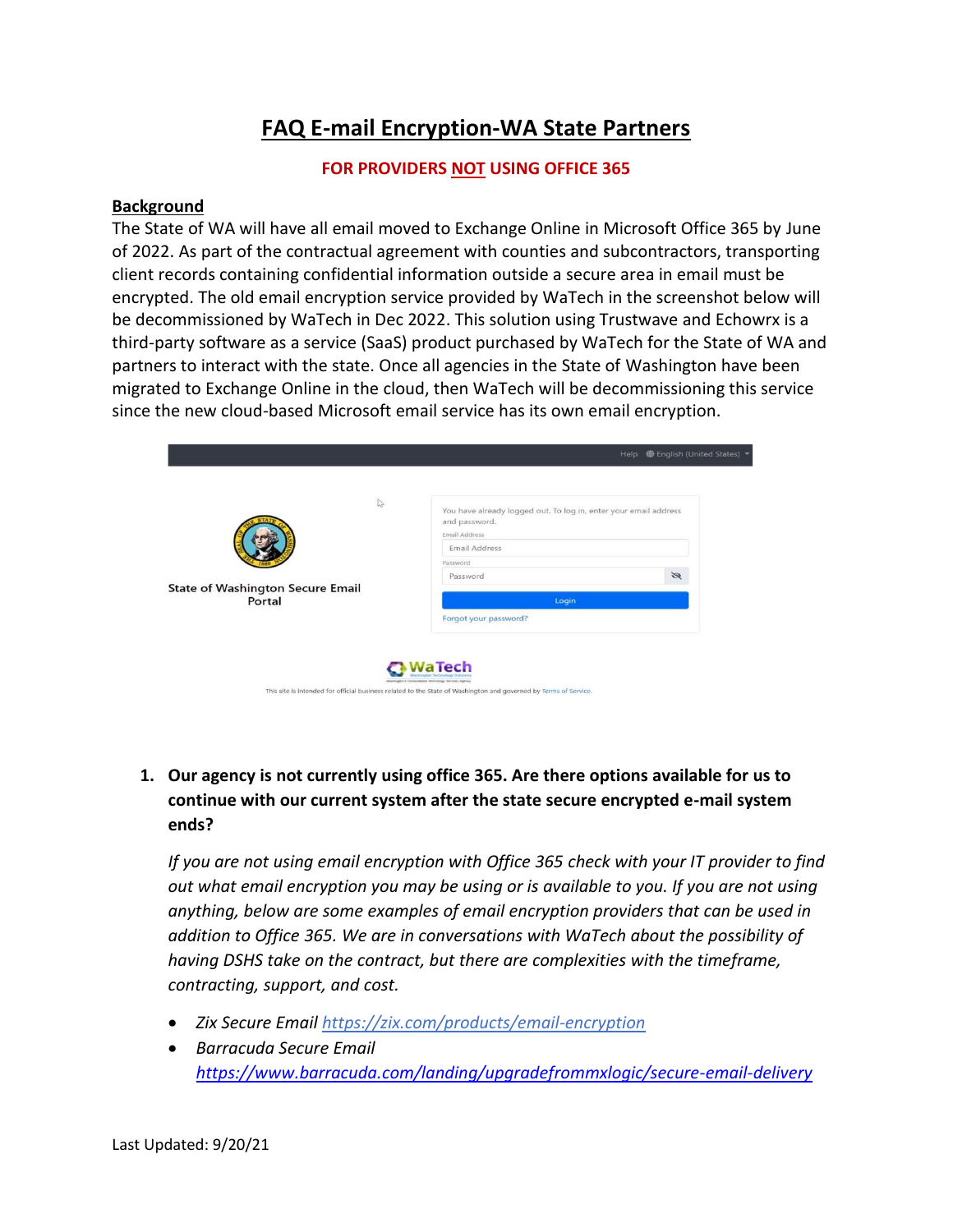• *Another option is to send the email with transport layer security (TLS). This is an alternative method of sending email encryption in transit. Companies like Google (Gmail) have this enabled by default.* 

### *2. When looking for e-mail encryption solutions what should we be requesting?*

*The majority of the email encryption providers available should meet your needs and comply with the security requirements. The requirements of the contract specify that email encryption must be used but doesn't specify the level of encryption.*

## **3. We use Gmail. Is the confidential setting in Gmail sufficient to meet the DSHS encryption standards?**

*Because Gmail uses transport layer security (TLS) by default, then that should satisfy the requirements of utilizing email encryption in transit. Using the confidential setting in Gmail would just be an extra layer of security and can also be used.*

# *4. If receiving Office 365 encrypted e-mails from the state (or other partners such as the County) what steps may be needed to read and respond to e-mails? What can we expect?*

*If receiving an encrypted email from the state to a non-Microsoft account, you should expect to see an email like the screenshot below that has a link. After clicking to "Read the message", it will ask to send a one-time passcode that gets sent by email. Then, it will let you view the encrypted email and respond. The alternative method of receiving an encrypted email using TLS will have the text [DSHS Secure] in the subject line and you can reply like a normal email without visiting a separate website.*



You have received an ecrypted email from the State of Washington managed by Washington Technology Solutions (WaTech). If you require<br>assistance, please contact your agency's IT support desk.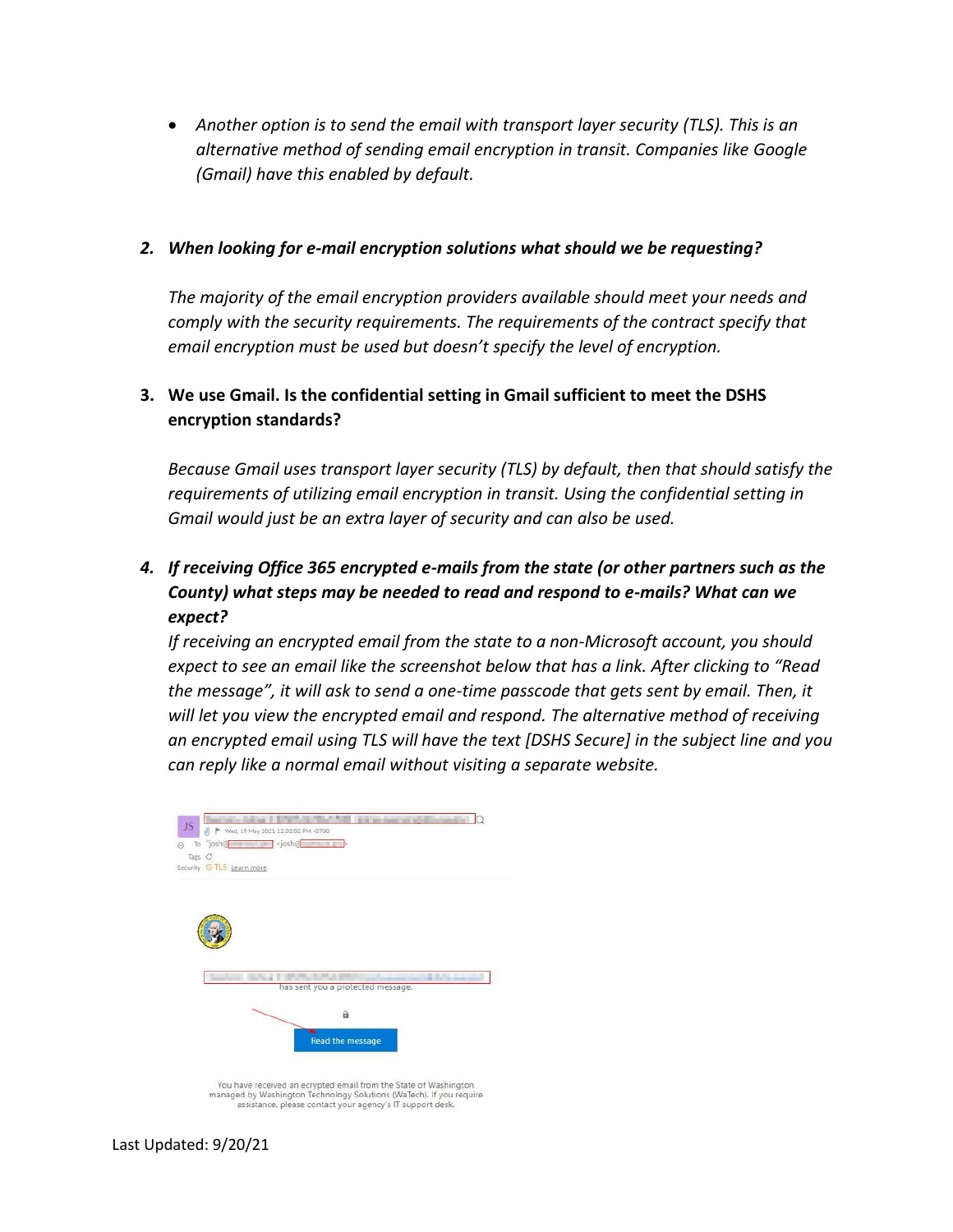## **5. When will the parallel WA state secure access encrypted e-mail no longer be active?**

*WaTech is our central service email provider, and they are planning on bringing down the old secure email portal in Dec 2022. We are in conversations with WaTech about the possibility of having DSHS take on the contract, but there are complexities with the timeframe, contracting, support, and cost.*

## **6. How can I save critical e-mails which may be lost when the state secure system shuts down?**

*The old encrypted email portal saves email for 30 days before purging the email. If you need to save an email or document before the service is decommissioned, you can try saving the email to your local workstation, copying it in a word document, or printing a PDF. There are multiple methods of doing this.*

## **7. If the case manager has not encrypted an e-mail, what are our options to respond if the content requires encryption?**

*DSHS staff should be defaulting to sending email with Microsoft email encryption using*  [secure] in the subject. If the recipient does not have Microsoft authentication, then *DSHS staff should be using [DSHS Secure] in the subject line, which will remove Microsoft encryption and force transport layer security (TLS) encryption in transit. If DSHS staff or a case manager sends an email with no encryption at all and nothing is in the subject line, then I would assume the email is not encrypted, unless you are able to verify that your email provider is using TLS encryption. Companies like Google and Yahoo use this by default. You can respond to the email if you know that your email provider uses TLS or if you are able to utilize your own email encryption solution to initiate an email to send to DSHS.* 

### **8. Can I add (cc) someone else to an encrypted e-mail chain initiated by a case manager?**

*If the message is being sent using Microsoft email encryption with [secure], then no, this is not possible by Microsoft design. Microsoft email encryption follows the email and attachments, so only the people in the To and CC fields will be able to read everything. The sender can CC someone, but you might have issues if you try forwarding the encrypted email to someone not originally on the email chain. The solution is to have the sender resend the message and include all the people who need to read the message. You can also initiate a new encrypted email and copy the content, but only if it does not include an attachment since email encryption with Microsoft follows attachments. An alternative method is having the DSHS staff send an email with [DSHS Secure] in the*